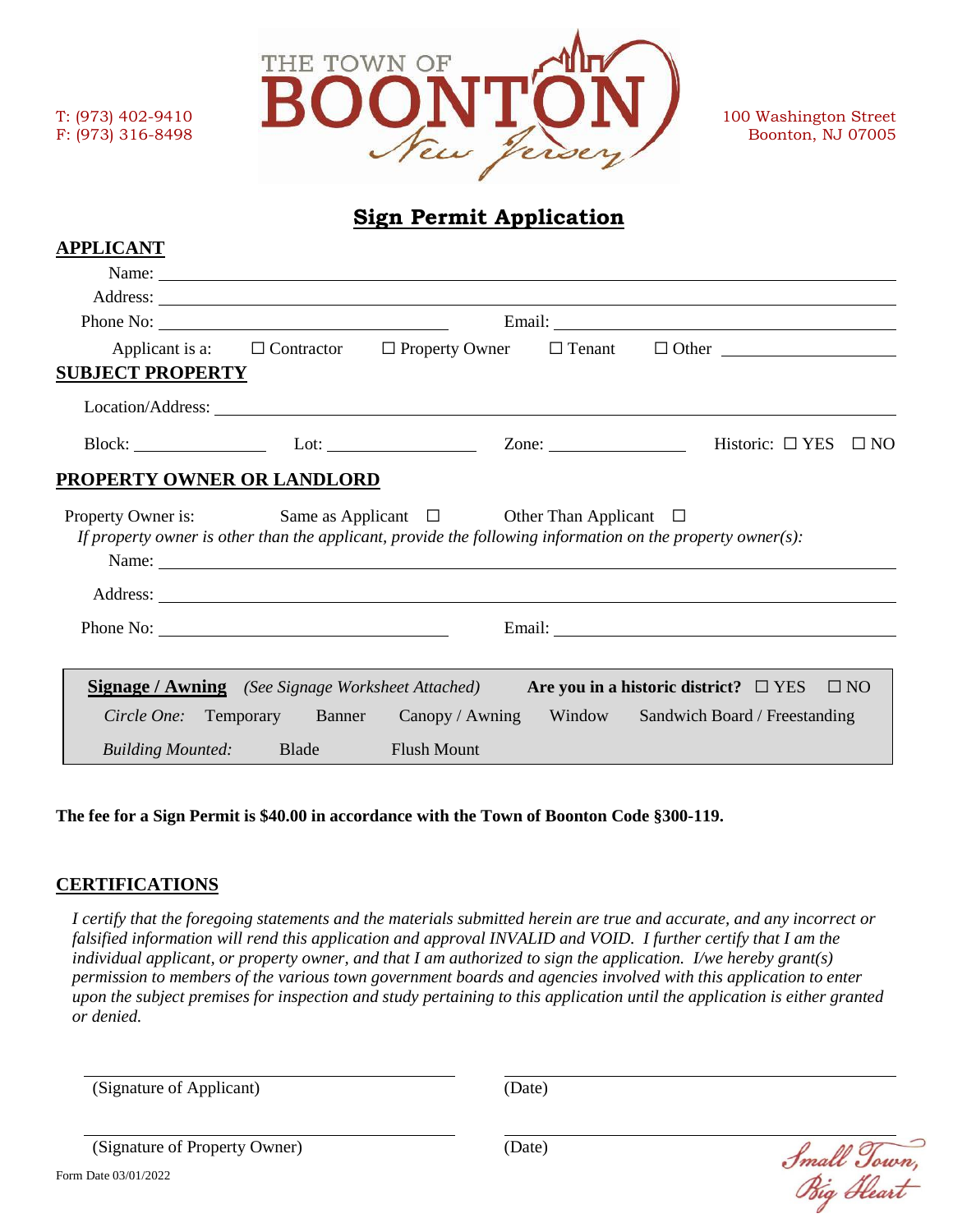# **Signage / Awning Permit Worksheet**

*(Your signature on the Sign Information Guide & Checklist is REQUIRED with application)* 

| <b>Background Color:</b>                                                                                                                | Width: $\qquad \qquad$<br>Lettering: |
|-----------------------------------------------------------------------------------------------------------------------------------------|--------------------------------------|
|                                                                                                                                         |                                      |
|                                                                                                                                         |                                      |
|                                                                                                                                         | Size: Color:                         |
| $\Box$ Color rendering of proposed sign<br>$\Box$ Photo of existing façade<br>$\Box$ Rendering of sign as it would appear on the facade |                                      |
|                                                                                                                                         | 30 days<br>60 days<br>90 days        |

## **SIGN 2**

| Location on façade with distance from:<br>Ground: $\qquad \qquad \text{Root:} \qquad$ | <b>Building Width:</b>                                                                                                                  | <b>Sign Dimensions:</b> |
|---------------------------------------------------------------------------------------|-----------------------------------------------------------------------------------------------------------------------------------------|-------------------------|
| Right side: Left side:                                                                |                                                                                                                                         |                         |
| Illumination? $\square$ YES $\square$ NO                                              | <b>Background Color:</b>                                                                                                                | Lettering:<br>Style:    |
| $Type: \_$                                                                            |                                                                                                                                         | Size:                   |
| For window signs, total window area:                                                  | $\Box$ Color rendering of proposed sign<br>$\Box$ Photo of existing façade<br>$\Box$ Rendering of sign as it would appear on the facade |                         |
| For temporary signs, duration requested:                                              | 60 days<br>30 days<br>90 days                                                                                                           |                         |

| - FOR TOWN USE ONLY -        |              |  |  |  |
|------------------------------|--------------|--|--|--|
|                              |              |  |  |  |
| Date Received: New York 1997 |              |  |  |  |
|                              | Approved By: |  |  |  |
|                              |              |  |  |  |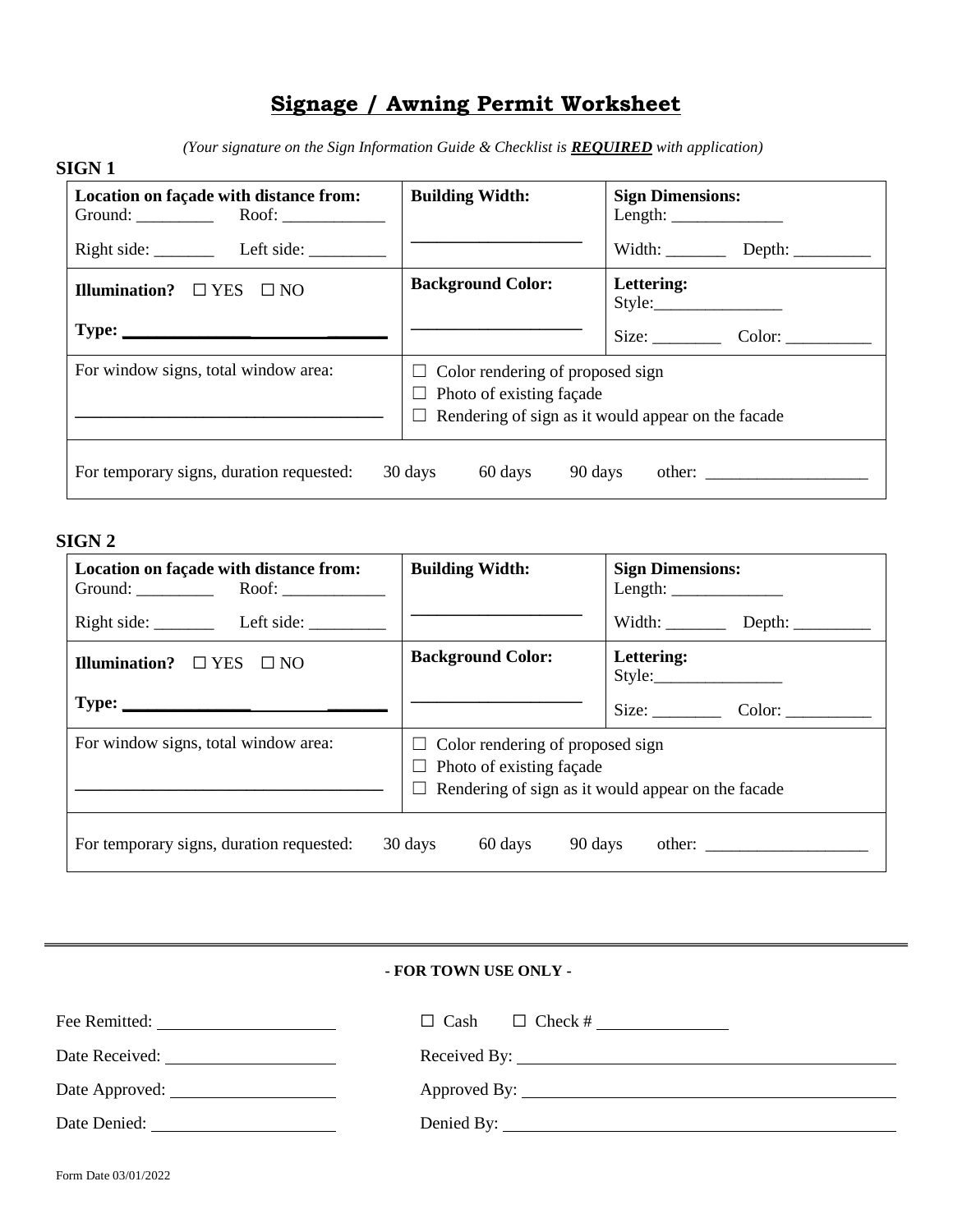This sign guide is designed to provide the applicant with ideas and information to produce a legally permissible sign, and to accurately complete an application for consideration by the Town Zoning Office and Boonton Historic Preservation Commission (BHPC). The checklist also simplifies the Town's Sign Code §233 as it relates to signage which can be found at www.boonton.org/government/townordinance or picked up in the Construction / Zoning Department.

## **SIGN APPLICATION PROCESS:**

- Complete the sign application. The applications can be found at www.boonton.org/forms-permits or by visiting the Zoning Official, Patrick Laverty at Town Hall. For questions please call Patrick at (973) 402-9410, ext. 632;
- Fill out the related fields including the required signatures and the signage worksheet on the reverse side of the Application (*landlord signature is required on the Application*);
- Gather required materials for submission with Application;
- Photos of existing façade;
- Color rendering of proposed signage;
- Rendering of the sign as it would appear on the façade;

#### **Mail or hand deliver the completed Sign Application, this signed checklist, \$40.00 fee, and your supporting photos/renderings to the Zoning Department no later than 5 business days prior to the next BHPC meeting.**

The Zoning Official and Construction Official will **approve** *OR* **disapprove** the ordinance related components of the sign concept, and then pass this Application along to the BHPC for hearing and final approval.

Once the Zoning Official and BHPC approve the Application, an approval will be sent to the applicant **within 5 days** of the BHPC hearing, and then the sign can be manufactured and installed.

## **IMPORTANT NOTES**:

- ☐ Sandwich Board Signs require a separate application. Please contact Cindy Oravits; coravits@boonton.org
- ☐ **Fully completed Sign Applications** will be scheduled for a BHPC hearing, which are held the first Wednesday of every month at 7:30pm. For scheduled dates visit www.boonton.org/government/public-meetings-minutes
- ☐ Attendance at the BHPC hearing is **required** by the applicant or applicant's representative.
- $\Box$  Applications can be approved, denied, or tabled at the BHPC hearing. Confirmation of all approvals will be forwarded to the applicant via email from the Zoning Department **within 5 days** of the hearing.
- ☐ Signs **cannot** be installed until notice of approval is received by the applicant.
- ☐ Handwritten signs are strictly **prohibited.**

## **DESIGN HELP IS AVAILABLE:**

Before designing your sign, awning, or sign lighting in accordance with §233-19, it may be helpful to review the Boonton Main Street Inc.'s Design Guidelines Book and the recommendations pursuant to the Secretary of the Interior Guidelines for Historic Restoration and Rehabilitation which can be picked up at the Zoning Department or found on-line at: www.boonton.org/government/boonton-historicpreservation-commission.

#### **IMPORTANT QUESTIONS & INFORMATION TO CONSIDER:**

- $\Box$  Prohibited signage includes, but is not limited to, flashing, animated, chaser or running lights, wind signs such as pennants or spinners, internally illuminated signs such as light boxes, neon, neon-like, or fluorescent neon, LED signs, and any sign which would be hazardous to pedestrian / vehicle traffic. For a full list of prohibited signs see the Town code §233-20.
- $\Box$  Does the sign meet the legally required measurement specifications? (see reverse side)
- $\Box$  Is the sign illuminated? (Sign lighting requires BHPC approval. For prohibited sign lighting see the Town code §233-20)

## **DESIGN CONSIDERATIONS:**

- $\Box$  Do I want the business name, phone number, website or other contact information on the sign?
- $\Box$  Is the wording on the sign visible, clear to both pedestrians and passing cars, and correctly proportioned?
- ☐ Is the sign historically relevant and related to the building? ☐ Color ☐ Font ☐ Contrast ☐ Images